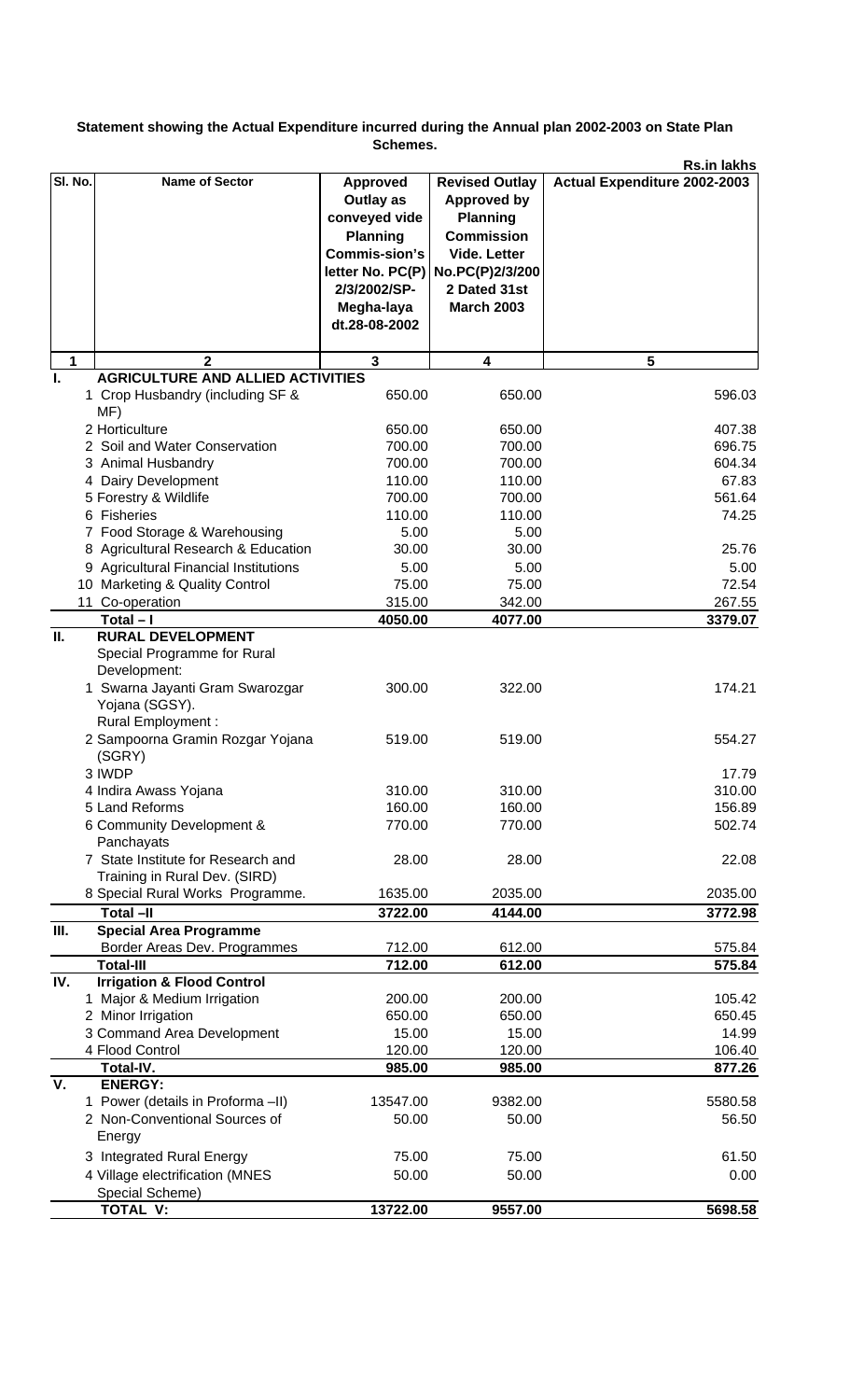| $\blacksquare$ | $\mathbf{2}$                                | $\mathbf{3}$ | 4        | 5        |
|----------------|---------------------------------------------|--------------|----------|----------|
| VI.            | <b>INDUSTRY &amp; MINERALS</b>              |              |          |          |
|                | 1 Village & Small Industries                | 200.00       | 260.00   | 225.91   |
|                | 2 Industries (Other than V & SI)            | 1250.00      | 1761.00  | 1212.24  |
|                | 3 Sericulture & Weaving                     | 250.00       | 250.00   | 155.34   |
|                | 4 Mining                                    | 155.00       | 155.00   | 137.60   |
|                | <b>TOTAL VI:</b>                            | 1855.00      | 2426.00  | 1731.09  |
| VII.           | <b>TRANSPORT</b>                            |              |          |          |
|                | 1 Roads & Bridges                           | 7500.00      | 6446.00  | 6021.56  |
|                | 2 Road Transport                            | 200.00       | 200.00   | 200.00   |
|                | 3 Other Transport Services                  | 50.00        | 50.00    |          |
|                | <b>TOTAL VII:</b>                           | 7750.00      | 6696.00  | 6221.56  |
| VIII.          | <b>SCIENCE TECHNOLOGY &amp; ENVIRONMENT</b> |              |          |          |
|                |                                             | 85.00        | 85.00    | 57.01    |
|                | 1 Scientific Research (including S&T)       |              |          |          |
|                | 2 Ecology & Environment                     | 50.00        | 50.00    | 36.15    |
|                | <b>TOTAL VIII:</b>                          | 135.00       | 135.00   | 93.16    |
| IX.            | <b>GENERAL ECO. SERVICES</b>                |              |          |          |
|                | 1 Secretariat Economic Services             | 175.00       | 175.00   | 144.40   |
|                | 2 Tourism                                   | 200.00       | 200.00   | 87.26    |
|                | 3 Surveys & Statistics                      | 85.00        | 85.00    | 71.49    |
|                | 4 Civil Supplies                            | 30.00        | 30.00    | 22.33    |
|                | <b>Other General Economic Services:</b>     |              |          |          |
|                | 5 District Planning/ District Councils      | 500.00       | 500.00   |          |
|                | 6 Weights & Measures                        | 30.00        | 30.00    | 23.78    |
|                | 7 Voluntary Action Fund                     | 30.00        | 30.00    | 30.00    |
|                | <b>TOTAL IX:</b>                            | 1050.00      | 1050.00  | 379.26   |
| Χ.             | <b>SOCIAL SERVICES</b>                      |              |          |          |
|                | <b>EDUCATION</b>                            |              |          |          |
|                | 1 General Education                         |              |          |          |
| a)             | PMGY.                                       | 3500.00      | 3500.00  | 3540.07  |
| b)             | Others.                                     | 550.00       | 1228.00  | 1241.77  |
|                | <b>Sub Total: General Education</b>         | 4050.00      | 4728.00  | 4781.84  |
|                | 2 Technical Education                       | 420.00       | 420.00   | 410.00   |
|                | 3 Sports & Youth Services                   | 700.00       | 750.00   | 749.20   |
|                | 4 Arts & Culture                            | 500.00       | 499.00   | 321.89   |
|                | <b>SUB-TOTAL: EDUCATION</b>                 | 5670.00      | 6397.00  | 6262.93  |
|                | 5 Medical & Public Health                   |              |          |          |
| a)             | PMGY.                                       | 2600.00      | 2600.00  | 2712.03  |
|                |                                             |              |          |          |
| b)             | Other than PMGY.                            | 420.00       | 723.00   | 507.76   |
|                | <b>Sub Total: Medical &amp; Public</b>      | 3020.00      | 3323.00  | 3219.79  |
|                | <b>Health</b>                               |              |          |          |
|                | 6 Water Supply & Sanitation                 |              |          |          |
| a)             | PMGY.                                       | 2060.00      | 2260.00  | 2360.65  |
| b)             | Other than PMGY.                            | 1315.00      | 539.00   | 420.13   |
|                | Sub Total : Water Supply &                  | 3375.00      | 2799.00  | 2780.78  |
|                | <b>Sanitation</b>                           |              |          |          |
|                | 7 Housing                                   |              |          |          |
|                | I) Housing General                          |              |          |          |
| a)             | <b>PMGY</b>                                 | 600.00       | 600.00   | 472.30   |
| $\mathsf{b}$   | Other than PMGY.                            | 500.00       | 153.00   | 51.94    |
|                | <b>Sub Total : Housing General</b>          | 1100.00      | 753.00   | 524.24   |
|                | ii)Police Housing                           | 75.00        | 75.00    | 14.31    |
|                | <b>Sub Total: Housing.</b>                  | 1175.00      | 828.00   | 538.55   |
|                | 8 Urban Development                         |              |          |          |
| a)             | National Slum Development                   | 104.00       | 104.00   | 104.00   |
| b)             | Others                                      | 3136.00      | 903.00   | 627.45   |
|                | <b>Sub Total : Urban Development</b>        | 3240.00      | 1007.00  | 731.45   |
|                |                                             |              |          |          |
|                | 9 Information & Publicity                   | 100.00       | 135.00   | 120.36   |
|                | 10 Welfare of SCs/STs & OBCs                | 10.00        | 10.00    | 10.00    |
|                | 11 Labour & Labour Welfare                  | 25.00        | 25.00    | 23.51    |
|                | 12 Employment Craftsmen &                   | 70.00        | 70.00    | 71.85    |
|                |                                             |              |          |          |
|                | 13 Social Welfare                           | 550.00       | 550.00   | 531.77   |
|                | 14 Nutrition (PMGY.)                        | 685.00       | 685.00   | 867.16   |
|                | <b>TOTAL-X</b>                              | 17920.00     | 15829.00 | 15158.15 |